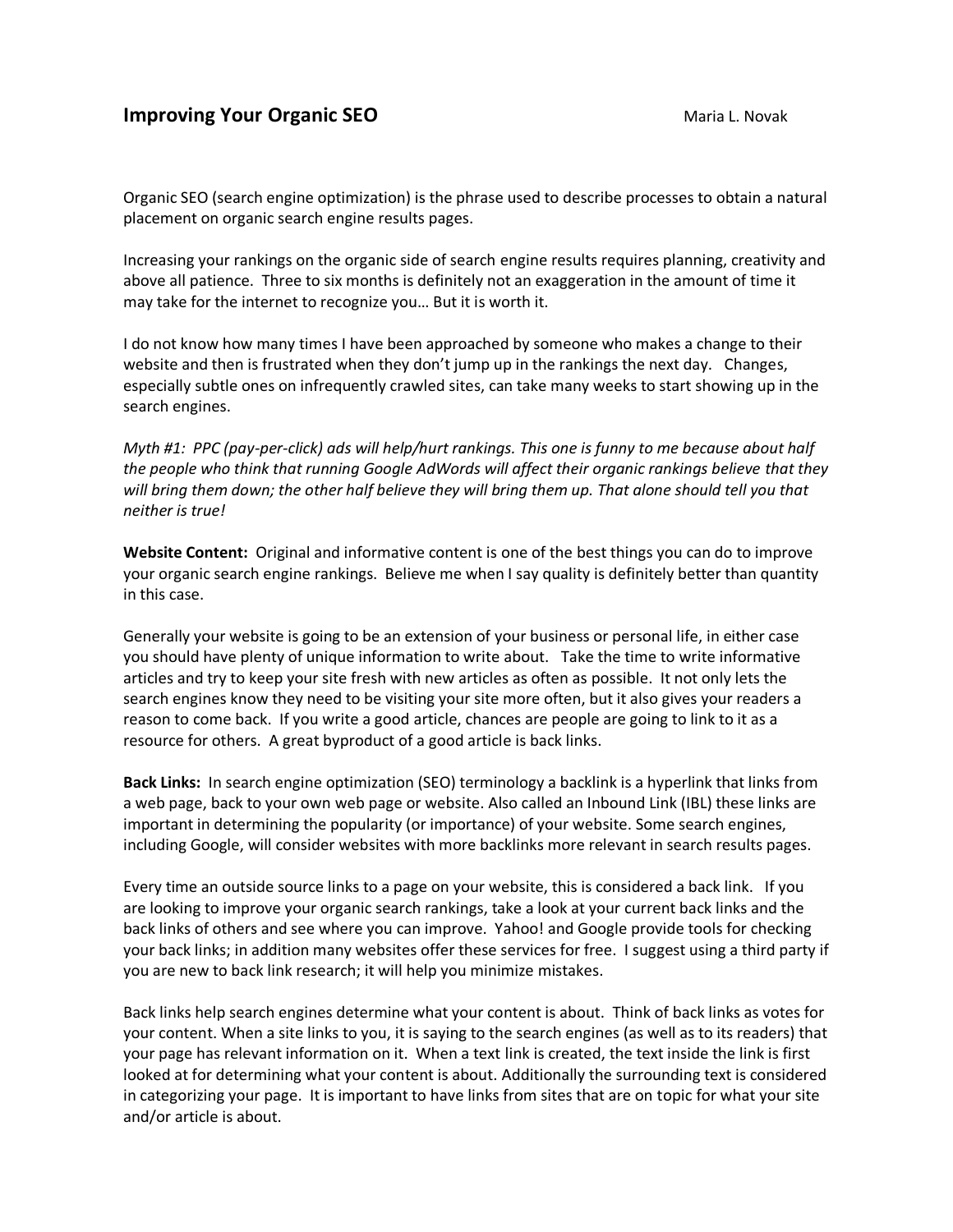## **Organization & Navigation:**

Keep your site clean. If your visitors are having trouble finding pages and content, so will the search engines. Use menus and links that are concise and to the point, and keep all of your navigation where the user can quickly find it. It may not be necessary to directly link to every page from every other page and often times this can be confusing to both your visitor and the search engines. If the user can quickly narrow down what they are looking for they will be much happier and much more likely to link to your site. The search engines are the same way, if your links are specific and fewer they will be given more weight than a large number of general links.

# **Keywords:** Define a keyword list.

It's unreasonable to assume that you will pull top rank in Google for every keyword relating to your industry. Your goal should be to pull top rank on the most desired keywords. This is an exercise that will take the effort of both marketing and management. Think about how people would search for your products and services, make a list of these keywords, and check the traffic for each term with a tool like Google's Keyword Planner. Naturally you will want to rank for the keywords with the most traffic, so put them in the order you want – most relevant first.

If you have 10 pages relating to the same set of keywords, Google will have a hard time determining which page is relevant. Instead, merge your content into a single cornerstone page. With one authoritative cornerstone page on a specific topic, there is no SEO confusion, and you should rank higher.

## **Optimize your page titles:**

The <title> HTML tag defines a web page's title and is meant to be a concise description of that page's content. It is the first line of hyperlinked text Google displays in their organic search results, and it is what appears in the top frame of most web browsers for that page and in tabs. Google considers this to be the second-most important on-page SEO element AFTER OVERALL CONTENT (overall page content is still the first).

When you write your page titles, keep them less than 70 characters, since any text beyond that will be cut off when listed in Google's organic results. You should include your important keywords in the title, preferably in the beginning. It is also a good idea to include your company name as well towards the end.

#### **Write compelling meta descriptions:**

The <meta name="description" content=""> HTML tag is meant to be a concise explanation of a web page's content. Google displays your meta description beneath the page title in their organic results. While meta descriptions aren't as important as page titles in your Google ranking, they do play a big role in getting clicks from users. People read descriptions as a preview of your page and use it to determine if your content is worth visiting. You should keep your meta descriptions to under 150 characters since Google won't display text beyond that. You should also include target keywords in your text, since any words matching a user's search query will be displayed in bold.

*Myth #2: You need to update your site frequently. Frequent updates to your pages may increase the search engine crawl rate, but it won't increase your rankings. If your site doesn't need to change, don't change it just because you think the search engines will like it better. They won't. In fact, some of the highest ranking sites in Google haven't been touched in years*